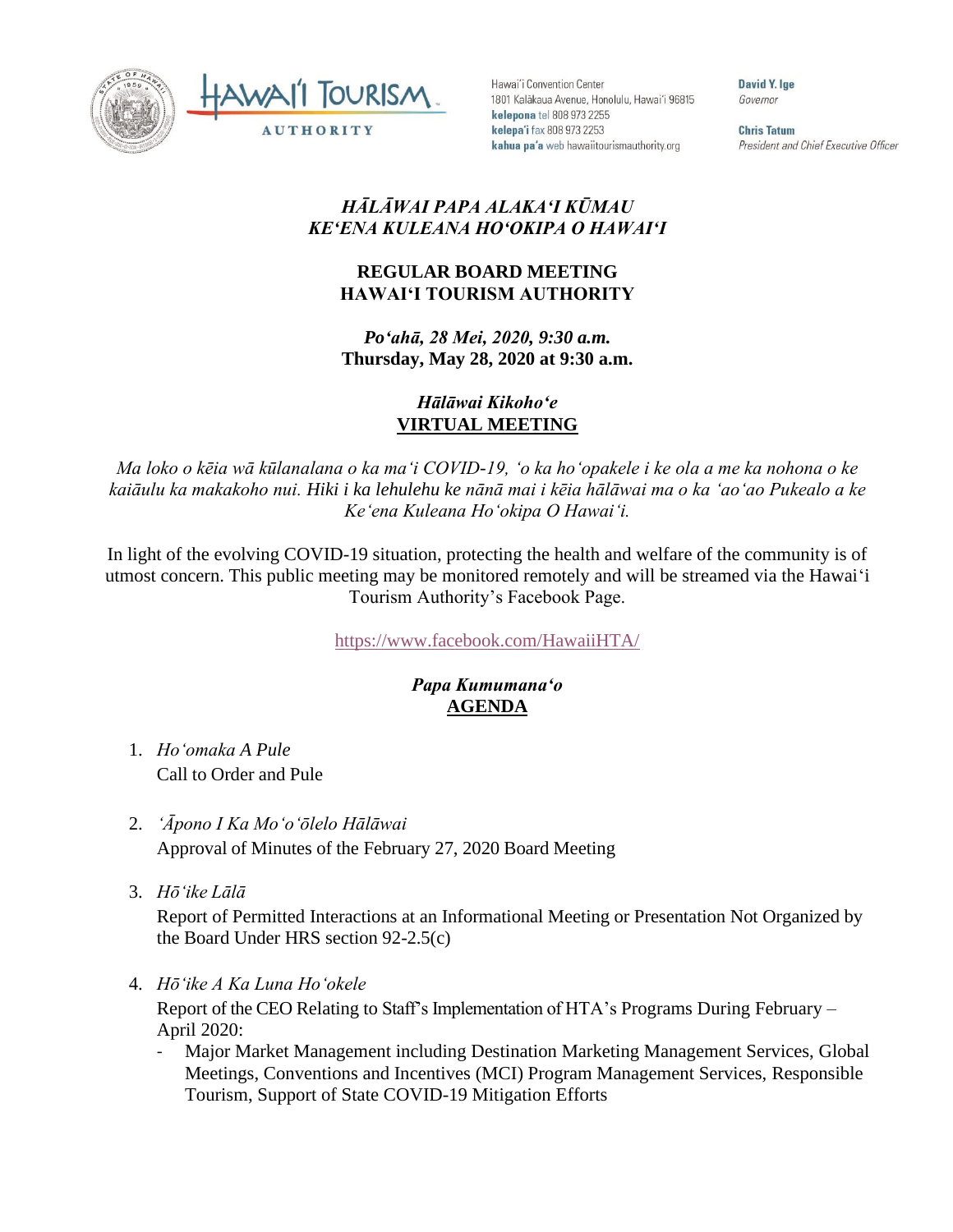

Hawai'i Convention Center 1801 Kalākaua Avenue, Honolulu, Hawai'i 96815 kelepona tel 808 973 2255 kelepa'i fax 808 973 2253 kahua pa'a web hawaiitourismauthority.org

David Y. lge Governor

**Chris Tatum** President and Chief Executive Officer

- 5. *Hōʻike ʻIkepili Noiʻi ʻOihana Hoʻomākaʻikaʻi* Presentation and Discussion of Current Market Insights and Conditions in Hawai'i and Key Major Hawai'i Tourism Markets, Including the United States, Japan, Canada, Oceania, Other Asia, Europe, and Cruise
- 6. *Hōʻike, Kūkākūkā A Hoʻoholo No Nā Moʻokālā* Presentation, Discussion and Action on HTA's Financial Reports for February, March, April 2020
- 7. *Nāʻana I Ke Noi Moʻohelu HTA Makahiki Kālā 2021* Review of the Proposed Budget for the Hawaiʻi Tourism Authority for Fiscal Year 2021
- 8. *Hōʻike No Ke Kau ʻAhaʻōlelo 2020* Update Relating to the 2020 Legislative Session and Related Bills Relevant to HTA
- 9. ʻ*Āpono I Ka ʻŌlelo Hoʻoholo 2020-1-3*

In Accordance with Hawai'i Revised Statutes (HRS) Section 201B-9 and 201B-10, the Hawai'i Tourism Authority Board Shall Discuss and Take Action on *Resolution 2020-1-3 Regarding the Visitor Industry, COVID-19* and that the Board has Determined that the Occurrence of an Outbreak of Disease is Adversely Affecting Hawai'i's Tourism Industry by Resulting in Substantial Interruption in the Commerce of the State and Adversely Affecting the Welfare of its People. The Resolution Shall Include a Request to the State of Hawai'i Governor David Y. Ige to Declare that a Tourism Emergency Exists

10. ʻ*Āpono I Ka ʻŌlelo Hoʻoholo 2020-1-4* 

In Accordance with the Hawai'i Tourism Authority's Operating Budget Policy, Policy #400- 50, the Board Shall Discuss and Take Action *on Resolution 2020-1-4 that Temporarily Suspends Section 6 and Section 7 of the Aforementioned Policy for a Period of 90 days from the Date of the Approval of the Resolution by the Board*. Policy #400-50, Section 6 states "Once the Operating Budget is Approved by the Board, the Reallocation of Funds Between Main Budget Categories of \$250,000 or More Shall Require Board Approval Prior to Reallocation. All Reallocations Between Main Budget Categories, Regardless of Dollar Amount, Shall be Reported to the Board at the Board Meeting Following the Reallocation." Policy #400-50, Section 7 States "Reallocations of \$250,000 or More Shall be Considered Budget Amendments and Shall be Presented to the Board in the Form of a Resolution Which Shall Clearly State the Following: a. Original Budget Category and Subcategories With Original Funding Amount; b. Proposed Budget Category to Receive Funding and New Funding Amount for that Category; c. Revised Original Budget Category Funding Amount (posttransfer); d. Purpose and Explanation for the Amendment Request; and, e. Impact to the Original Budget Category Due to the Reduction, if Any." The President & CEO Shall Report, on a Monthly Basis, any Reallocations that Have Been Completed During the 90-Day Period. This Resolution Which Authorizes the Suspension of These Sections is Necessary to Expedite the Reallocation of Funds to Address the Existing Situation Pertaining to COVID-19 and is in Alignment with Governor David Y. Ige's Emergency Proclamation Dated March 4, 2020.